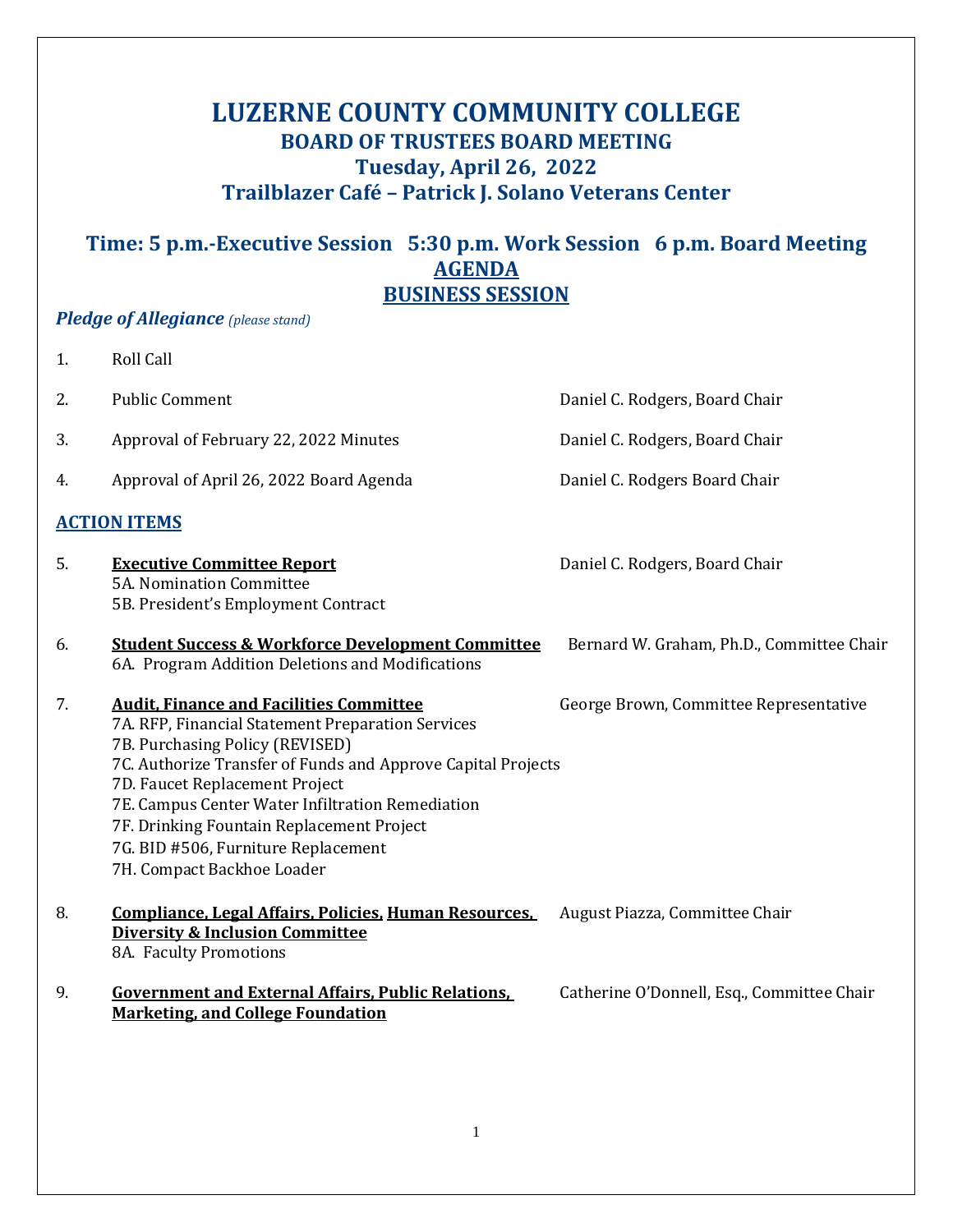## **REPORT OF OFFICERS & AGENTS Thomas P. Leary, President**

- o Student Recognition Ceremony *Presentation of Certificates*
- o Military Friendly® School Designation President Leary

10. Treasurer's Report Cheryl Baur, Vice President, Finance

Foundation Report **Report Report Rebecca Brominski**, Executive Director, Foundation

President's Report Thomas P. Leary, President

*Laura Kapalka, Veterans Club Advisor*

*Elizabeth Dorris, Army, LCCC Student Samuel Elliott, National Guard, LCCC Student Matthew King, Navy, LCCC Alum*

## **INFORMATIONAL ITEMS**

- 1. **Unfinished Business of Previous Meeting State C. Rodgers, Board Chair**
- 
- 

2. Communications Communications C. Rodgers, Board Chair 3. Adjournment Adjournment Adjournment C. Rodgers, Board Chair

**Join by Zoom at: https://us06web.zoom.us/j/93003918834?pwd=b0gwaVFWSUQxakMvM09HVVB5NExWQT09 Meeting ID: 930 0391 8834 Passcode: 888095 Dial Option: +1 646 558 8656**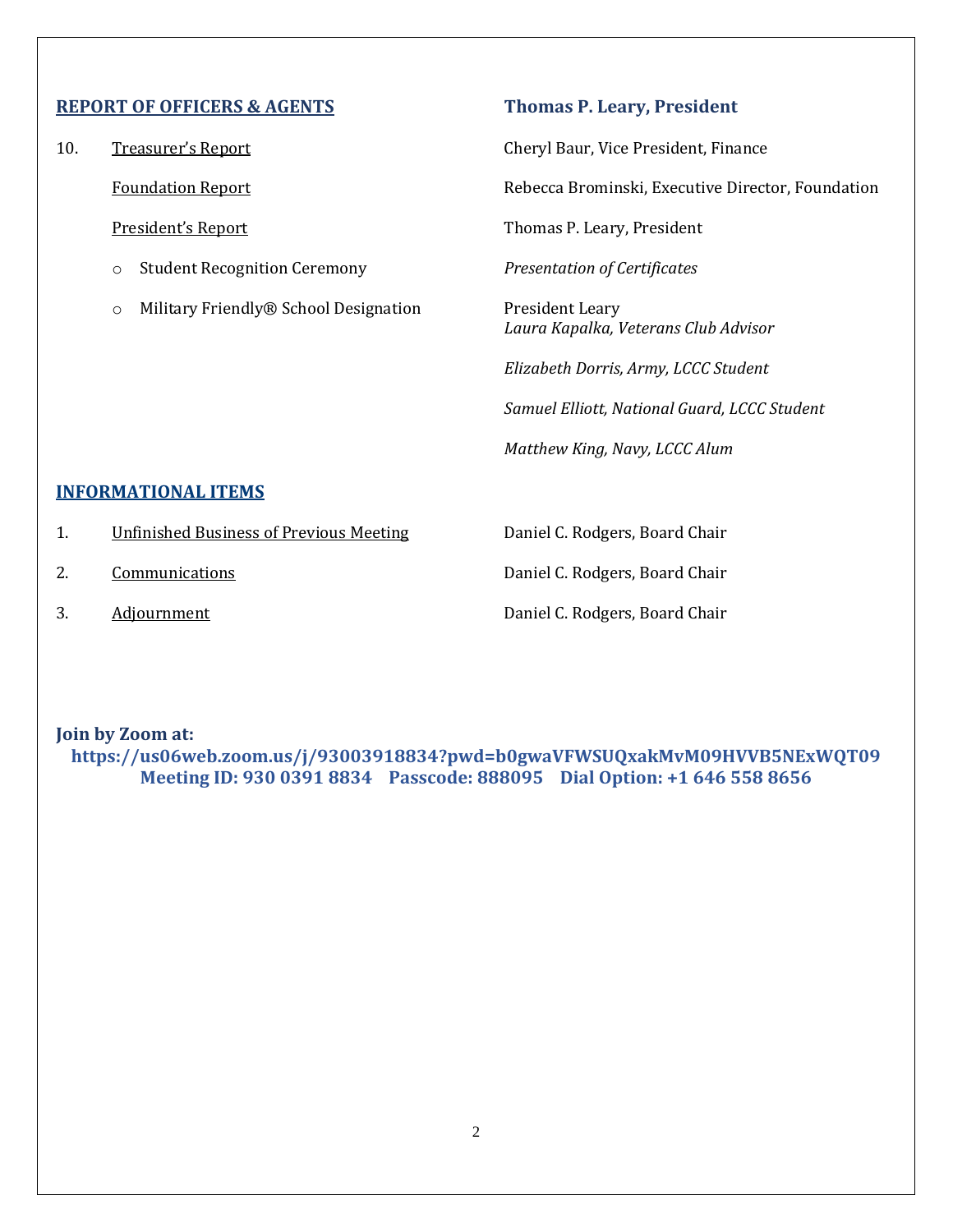## **5. Executive Committee Action Items**

## **5A. Recommendation to Approve Nomination Committee**

Recommend the Luzerne County Community College Board of Trustees approve the appointment of the following Board of Trustees Nomination Committee:

Nomination Committee Chairperson: Joseph Lettiere, Audit, Finance and Facilities Nomination Committee Membership: Robert Bertoni, representative of the Student Success and Workforce Development Committee: Joseph Esposito, representative of the Audit, Finance and Facilities Committee; Anthony Seiwell, representative of the Compliance, Legal Affairs, Policies, Human Resources Diversity & Inclusion Committee; and Board Secretary Holly Evanoski representing the Government, External Affairs, Public Relations, Marketing, and College Foundation

## **5B. President's Employment Contract**

## **Compensation:**

Recommend the Luzerne County Community College Board of Trustees approve the President's Compensation to reflect a retroactive 3% salary increase for Fiscal Year 2020-2021 and a 3% salary increase for Fiscal Year 2021-2022.

## **6. Student Success and Workforce Development Committee Action Item**

## **6A. Recommendation to Approve Program Additions, Deletions, and Modifications**

Recommend the Luzerne County Community College Board of Trustees approve the Program Additions, Deletions and Modifications.

## **7. Audit, Finance and Facilities Committee Action Items**

## **7A. Recommendation to Approve RFP, Financial Statement Preparation Services**

Recommend Luzerne County Community College Board of Trustees approve the proposal to Kronick, Kalada, and Berdy & Co. for \$15,000.00 for year 1; \$15,750.00 for year 2 and \$16,500.00 for year 3 for a total cost of the proposal for 3 years in the amount of \$47,250.00.

## **7B. Recommendation to Approval of Administrative Policy – revised Purchasing Policy**

Recommend the Luzerne County Community College Board of Trustees approve the revised Administrative policy - Purchasing Policy. (see attached)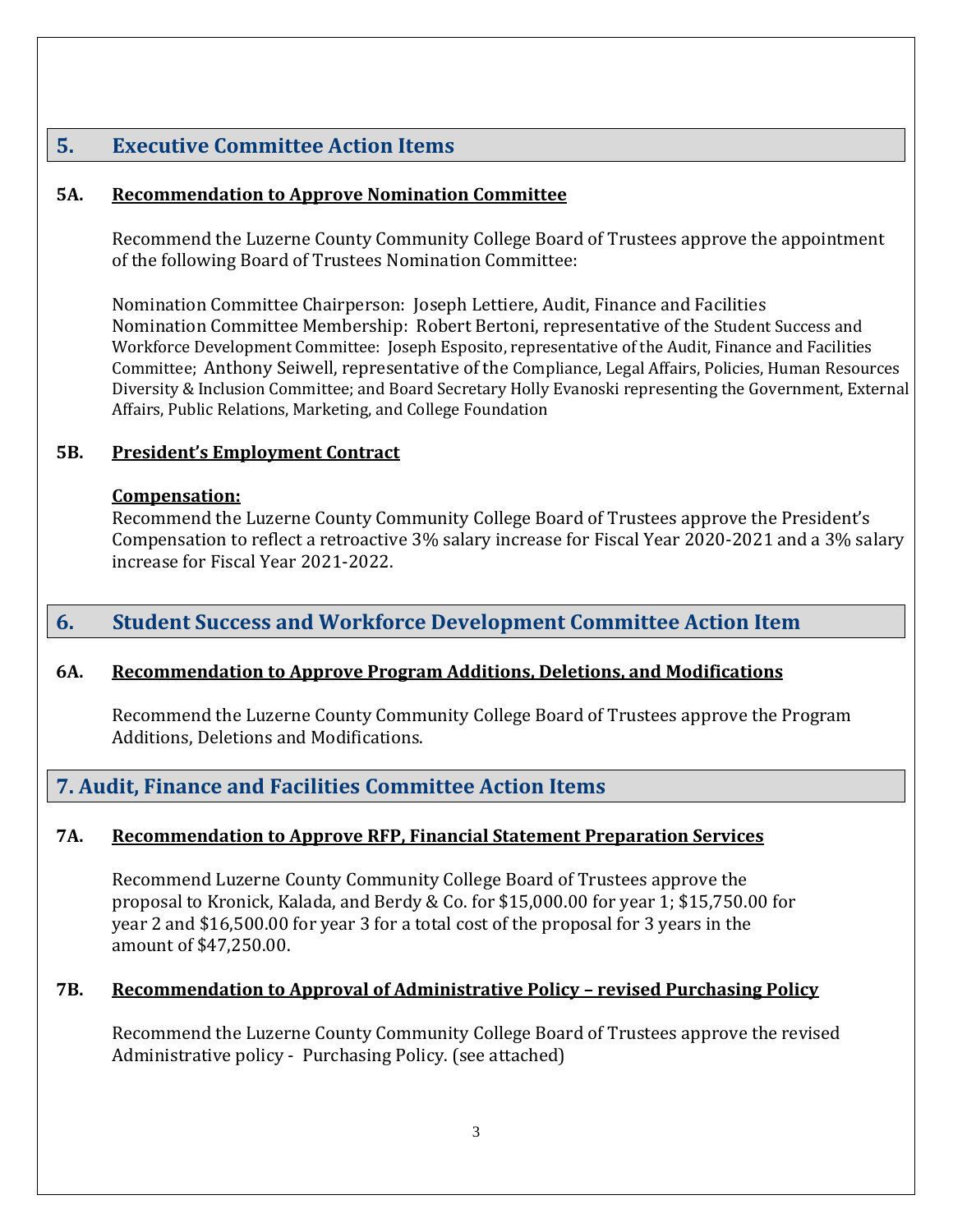## **7C. Recommendation to Authorize Transfer of Funds and Approve Capital Projects**

Recommend the Luzerne County Community College Board of Trustees authorize a transfer from the Bookstore Cash Reserves to the Plant Fund to be utilized for the prioritized capital projects. The available funds, capital projects, and the estimated costs are:

|                                                   | Available Funds/ (Estimated Project Cost) |
|---------------------------------------------------|-------------------------------------------|
| <b>Bookstore Cash Reserves</b>                    | \$3,482,345.64                            |
| Building 1 Switchgear - matching funds +          |                                           |
| anticipated cost increase                         | (\$140,012.00)                            |
| <b>Esports</b>                                    | (\$530,900.00)                            |
| Micro-Credential Lab                              | (\$450,000.00)                            |
| Concrete stairs between courtyard levels (4 sets) | (\$32,997.00)                             |
| Paving Main Parking Lot with Curb and Sidewalk    |                                           |
| Replacement                                       | (\$1,415,220.36)                          |
| <b>Building 7 Roof Replacement</b>                | (\$602,100.00)                            |
| REVISED SCOPE Water Line Replacement              | (\$200,000.00)                            |
| <b>Campus Center Boiler Replacement</b>           | (\$60,000.00)                             |
| Potential remaining balance                       | \$51,116.28                               |

Final Board of Trustee approval of the actual funds transferred will be submitted with exact funding amounts when bids are opened and award recommendations are provided. All College policies and procedures will be followed.

## **7D. Recommendation to Approve Faucet Replacement**

Recommend the Luzerne County Community College Board of Trustees approve the award of the Faucet Replacement project bid to the lowest responsible bidder: Linco Construction in the amount of \$50,530. An 8% project contingency (\$4,042.40) to hemmler + camayd architects will be compensated in line with our agreement for miscellaneous services in the amount of \$5,178.92 for a total project cost of \$59,751.32.

## **7E. Recommendation to Approve Campus Center Water Infiltration Remediation**

Recommend the Luzerne County Community College Board of Trustees approve the award of the Campus Center Water Infiltration Remediation bid to the lowest responsible bidder: D&M Construction Unlimited, Inc. in the amount of \$277,300. An 8% project contingency (\$22,184) to hemmler + camayd architects will be compensated in line with our agreement for miscellaneous services in the amount of \$23,928.77 for a project cost of \$323,412.77.

## **7F. Recommendation to Approve Drinking Fountain Replacement**

Recommend the Luzerne County Community College Board of Trustees approve the award of the Drinking Foundation Replacement project bid to the lowest responsible bidder: Linco Construction in the amount of \$117,500. In addition, an  $8\%$  contingency (\$9,400) to hemmler +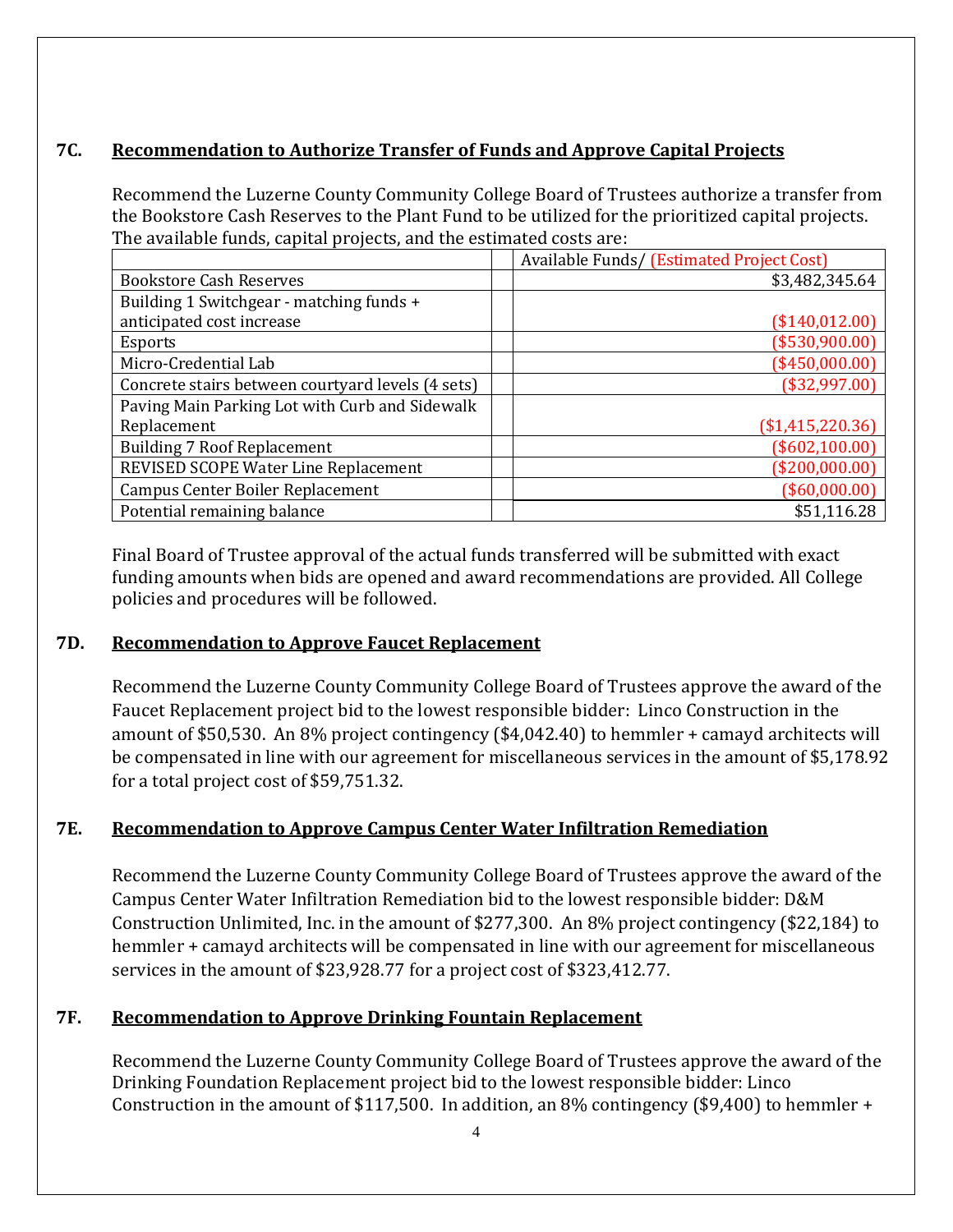camayd architects will be compensated in line with our agreement for miscellaneous services in the amount of \$11,408.31 for a total project cost of \$138,308.31.

## **7G. Recommendation to Approve BID #506, Furniture Replacement**

Recommend the Luzerne County Community College Board of Trustees approve the award of the Furniture Replacement bid to the lowest responsible bidders: Phillips Supply Company in the amount of \$71,997.54 and Educational Furniture Solutions in the amount of \$166,914.20; and direct purchases to the following vendors for items which had no bid submitted: DuMor in the amount of \$22,185, School Outfitters in the amount of \$863.64, Park Warehouse in the amount of \$15,256.32, Global Furniture Group in the amount of \$13,585, Kewaunee Scientific in the amount of \$1,525, Amazon in the amount of \$201.96, and Nova in the amount of \$733.20 for a total bid award/direct purchase cost of \$293,261.86.

## **7H. Recommendation to Approve Purchase of Compact Backhoe Loader**

Recommend the Luzerne County Community College Board of Trustees approve the purchase of a Compact Backhoe Loader from the sole dealer in Pennsylvania for JCB Equipment, Stephenson Equipment Inc. The purchase amount will not exceed \$110,000.

## **8. Human Resources Committee Action Item**

## **8A. Recommendation to Approve Faculty Promotions**

Recommend the Luzerne County Community College Board of Trustees approve, in accordance with the Faculty Association Contract, the following six (6) faculty members for promotion:

| Rank                       |
|----------------------------|
| Professor                  |
| <b>Associate Professor</b> |
| Associate Professor        |
| Associate Professor        |
| Associate Professor        |
| <b>Assistant Professor</b> |
|                            |